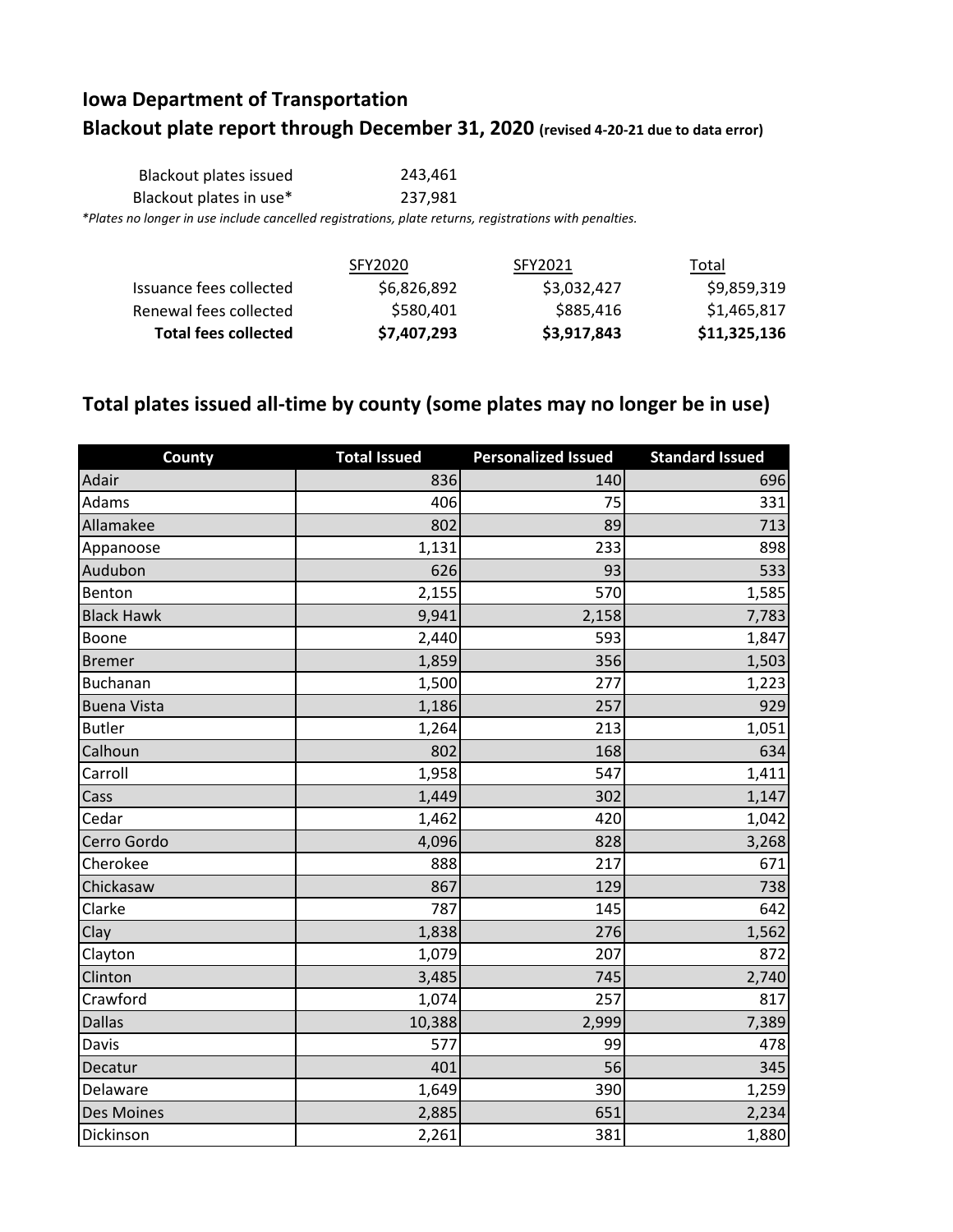| Dubuque    | 5,874  | 1,576  | 4,298  |
|------------|--------|--------|--------|
| Emmet      | 893    | 105    | 788    |
| Fayette    | 1,378  | 190    | 1,188  |
| Floyd      | 1,072  | 256    | 816    |
| Franklin   | 923    | 170    | 753    |
| Fremont    | 771    | 153    | 618    |
| Greene     | 955    | 277    | 678    |
| Grundy     | 1,120  | 240    | 880    |
| Guthrie    | 1,019  | 299    | 720    |
| Hamilton   | 1,332  | 259    | 1,073  |
| Hancock    | 959    | 197    | 762    |
| Hardin     | 1,449  | 360    | 1,089  |
| Harrison   | 1,396  | 239    | 1,157  |
| Henry      | 1,287  | 268    | 1,019  |
| Howard     | 724    | 77     | 647    |
| Humboldt   | 1,072  | 188    | 884    |
| Ida        | 663    | 94     | 569    |
| lowa       | 1,533  | 353    | 1,180  |
| Jackson    | 1,450  | 307    | 1,143  |
| Jasper     | 3,330  | 864    | 2,466  |
| Jefferson  | 930    | 183    | 747    |
| Johnson    | 8,152  | 2,574  | 5,578  |
| Jones      | 1,462  | 349    | 1,113  |
| Keokuk     | 829    | 134    | 695    |
| Kossuth    | 1,634  | 367    | 1,267  |
| Lee        | 2,111  | 454    | 1,657  |
| Linn       | 16,264 | 5,256  | 11,008 |
| Louisa     | 682    | 171    | 511    |
| Lucas      | 699    | 155    | 544    |
| Lyon       | 1,196  | 114    | 1,082  |
| Madison    | 1,528  | 409    | 1,119  |
| Mahaska    | 1,750  | 451    | 1,299  |
| Marion     | 2,612  | 729    | 1,883  |
| Marshall   | 3,116  | 766    | 2,350  |
| Mills      | 1,571  | 287    | 1,284  |
| Mitchell   | 758    | 103    | 655    |
| Monona     | 821    | 98     | 723    |
| Monroe     | 642    | 122    | 520    |
| Montgomery | 906    | 153    | 753    |
| Muscatine  | 3,233  | 896    | 2,337  |
| Obrien     | 1,503  | 190    | 1,313  |
| Osceola    | 704    | 76     | 628    |
| Page       | 1,336  | 183    | 1,153  |
| Palo Alto  | 737    | 130    | 607    |
| Plymouth   | 2,980  | 664    | 2,316  |
| Pocahontas | 683    | 146    | 537    |
| Polk       | 33,683 | 11,750 | 21,933 |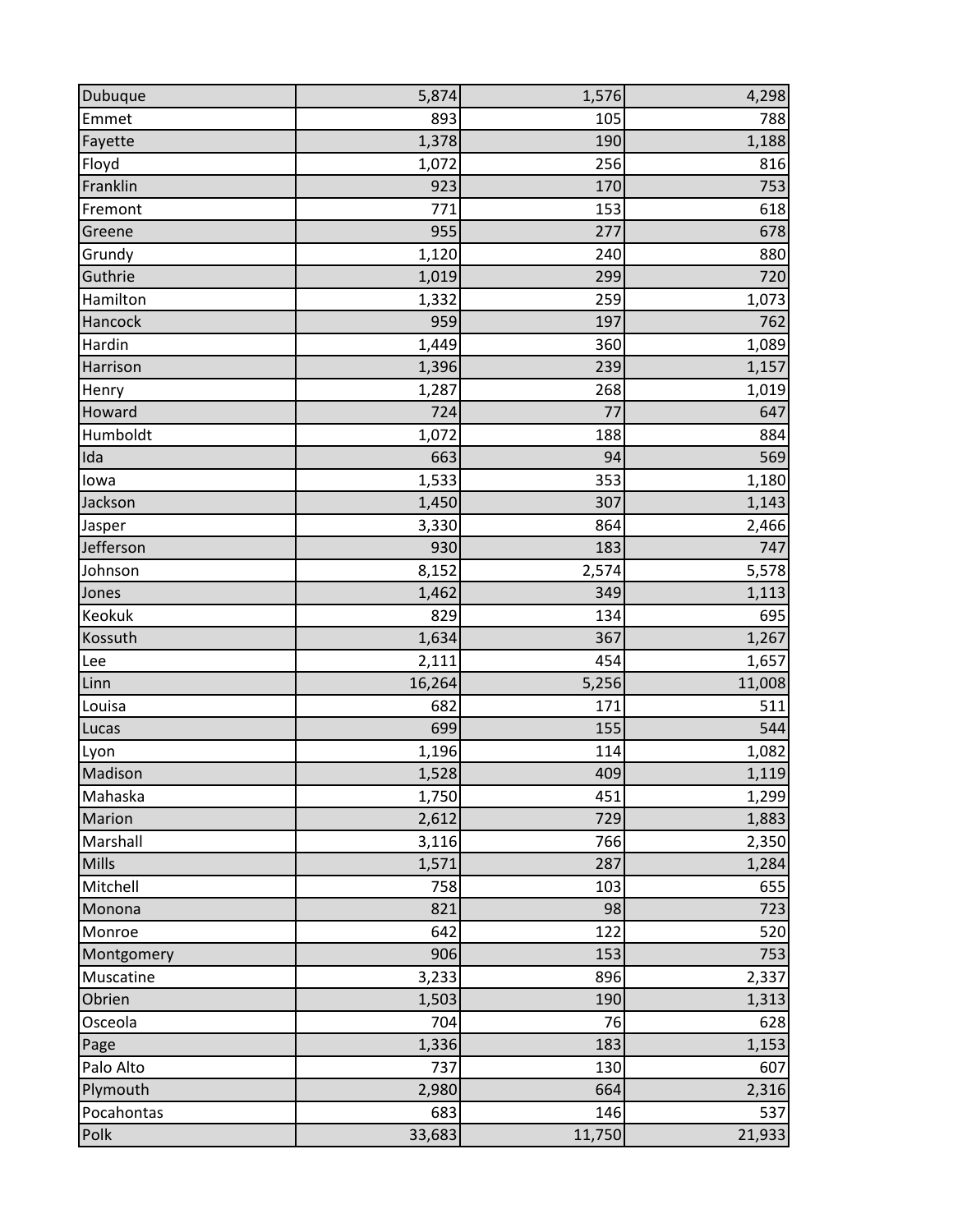| Pottawattamie   | 7,419  | 1,516 | 5,903 |
|-----------------|--------|-------|-------|
| Poweshiek       | 1,553  | 371   | 1,182 |
| Ringgold        | 418    | 104   | 314   |
| Sac             | 808    | 129   | 679   |
| Scott           | 11,245 | 3,272 | 7,973 |
| Shelby          | 1,069  | 208   | 861   |
| Sioux           | 2,922  | 448   | 2,474 |
| Story           | 4,954  | 1,565 | 3,389 |
| Tama            | 1,407  | 308   | 1,099 |
| Taylor          | 619    | 77    | 542   |
| Union           | 1,065  | 249   | 816   |
| Van Buren       | 522    | 104   | 418   |
| Wapello         | 2,496  | 573   | 1,923 |
| Warren          | 4,456  | 1,309 | 3,147 |
| Washington      | 1,526  | 344   | 1,182 |
| Wayne           | 494    | 88    | 406   |
| Webster         | 3,559  | 585   | 2,974 |
| Winnebago       | 917    | 135   | 782   |
| Winneshiek      | 1,203  | 134   | 1,069 |
| Woodbury        | 9,097  | 1,508 | 7,589 |
| Worth           | 742    | 106   | 636   |
| Wright          | 1,040  | 183   | 857   |
| Other / unknown | 117    | 0     | 117   |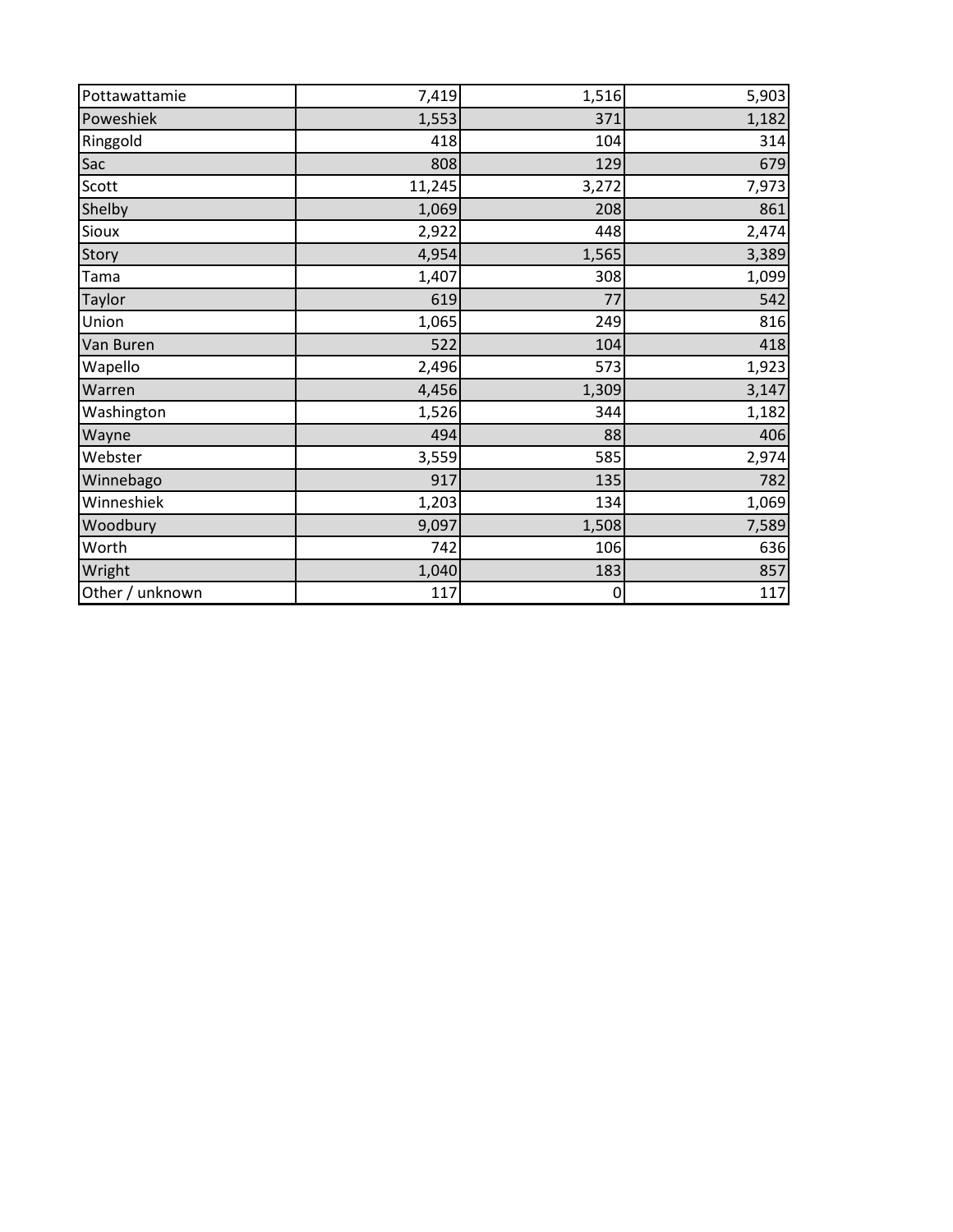- 
- 
- 
- 
- 
- 
- 
- 
- 
- 
- 
- 
- -
	-
	-
- 
- 
- -
- 
- 
- 
- 
- -
- - -
- -
	- -
		-
		-
- 
- 
- 
- 
- -
- 
- 
- -
	-
- - -
- 
- 
- 
- 
- 
- -
- -
- 
- -
	- -
		- - -
		-
- -
- 
- 
-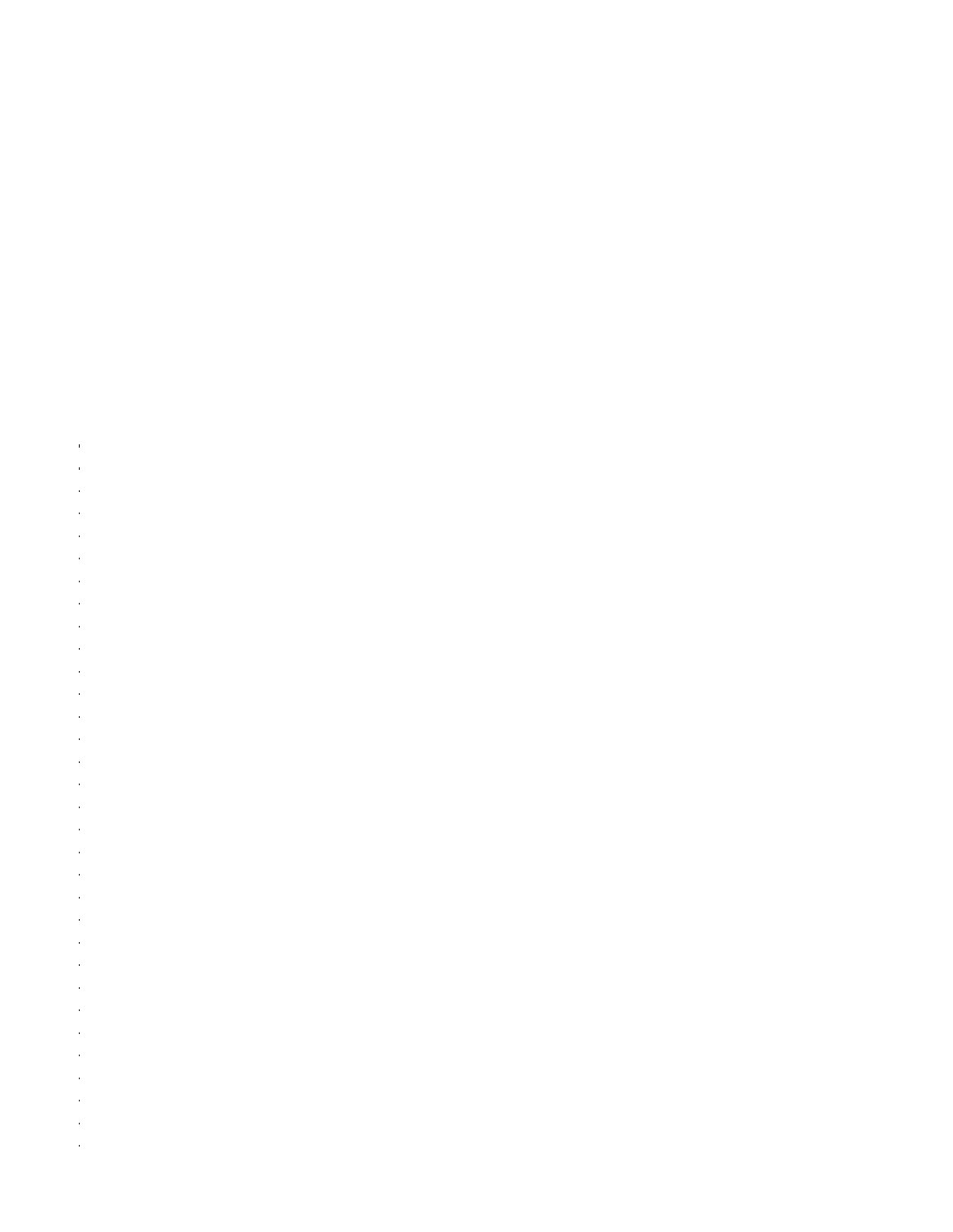- 
- 
- 
- 
- 
- 
- 
- 
- 
- 
- 
- 
- 
- 
- 
- 
- 
- 
- 
- 
- 
- 
- 
- 
- 
- 
- 
- 
- 
- 
- 
- 
- 
- 
- 
- 
- 
- 
- 
- 
- 
- 
- - -